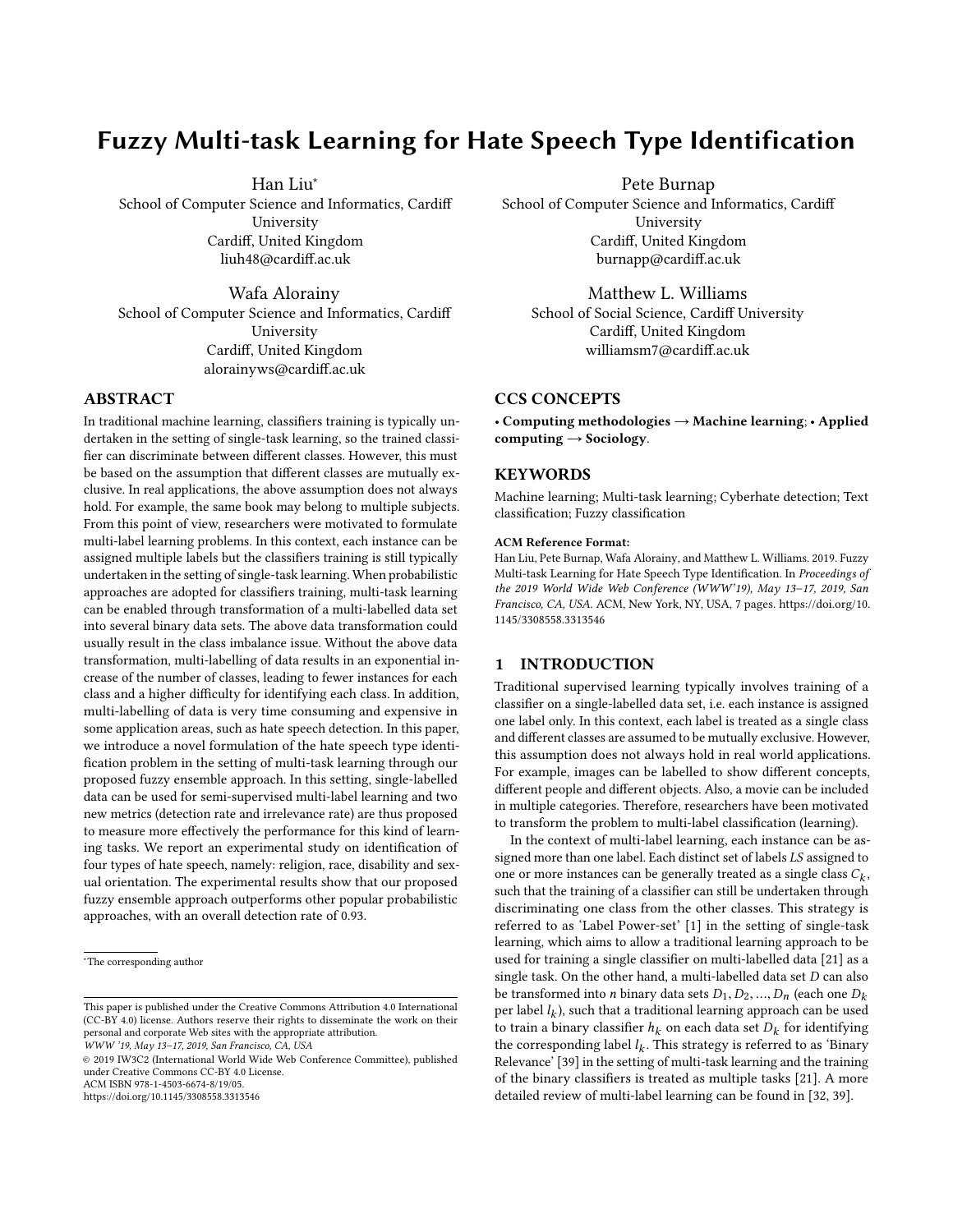In general, different labels can have specific relationships such as mutual independence and positive correlation (co-occurrence) , if the labels are not mutually exclusive. In this context, if the labels assigned to each instance are mostly independent of each other, the above Label Power-set strategy for handling multi-labelled data could result in an exponential increase of the number of classes and a reduced number of instances for each class [\[22,](#page-6-5) [32\]](#page-6-4). In this case, the complexity of the learning task is much increased leading to a higher risk of overfitting [\[29\]](#page-6-6). Also, if the labels assigned to each instance have some positive correlations, the above Binary Relevance strategy through data transformation would not only result in the class imbalance issue but also fail to identify potential correlations between labels [\[21,](#page-6-2) [29\]](#page-6-6). In addition, data labelling is very time consuming and expensive in some application areas such as hate speech detection [\[2\]](#page-6-7), which indicates a higher degree of infeasibility of multi-labelling of data in these areas.

In order to overcome the above limitations, in this paper, we propose a three-level framework for hate speech detection, which involves identification of the presence or absence of hate speech in level 1, identification of the types of hate speech in level 2 and identification of topics and contexts of hate speech in level 3. However, we focus on level 2, since different types of hate speech could have some intersectionality [\[9\]](#page-6-8) increasing the complexity of this problem and an appropriate formulation of this problem is needed to achieve effective identification. In particular, we propose a fuzzy ensemble approach for hate speech type identification in the setting of multi-task learning. In this setting, we show how single-labelled data can be used to enable semi-supervised multi-label learning through a new problem formulation and two new metrics are also defined for effective evaluation of the performance for this kind of learning tasks. An experimental study is reported to show that the proposed fuzzy approach is more suitable and effective for this kind of learning tasks, comparing with the popular approaches.

The rest of this paper is organized as follows: Section [2](#page-1-0) provides an overview of cyberhate research. In Section [3,](#page-2-0) we introduce the proposed three-level framework in general and focus on illustration and justification of the proposed fuzzy approach for semi-supervised multi-label learning. In Section [4,](#page-4-0) we provide the general description of the data used for this experimental study and show the results for evaluation of the proposed approach in comparison with the state of the art ones. In Section [5,](#page-5-0) the contributions of this paper are summarized and further directions are suggested towards further advances.

#### <span id="page-1-0"></span>2 RELATED WORK

Since the spread of online hate speech could lead to disruptive antisocial outcomes, cyberhate has thus been considered as a legal issue in many countries [\[5\]](#page-6-9). In particular, many European countries have already initiated legal actions to prevent online hate speech to be posted [\[6\]](#page-6-10). However, it has been complicated to take such actions since the World Wide Web is naturally borderless [\[24\]](#page-6-11). Also, due to different laws from different countries, it has become more difficult to prosecute the senders of online hate speech and this even results in the lack of power for removing any hateful contents posted from a location outside their territory [\[5\]](#page-6-9). Outside of legal procedures, social network providers, such as Facebook and Twitter, have also

been responsible to take any necessary steps towards restricting online hate speech significantly [\[4\]](#page-6-12). This has motivated researchers to develop automatic tools for hate speech detection, such that the post of hateful contents can be effectively prevented [\[2\]](#page-6-7). In particular, machine learning has become a very popular tool for automatic detection of hate speech [\[8,](#page-6-13) [35,](#page-6-14) [40\]](#page-6-15).

In the context of machine learning based cyberhate detection, some traditional learning algorithms, such as Support Vector Machines (SVM) [\[9\]](#page-6-8), Naive Bayes (NB) [\[14,](#page-6-16) [28\]](#page-6-17), Logistic Regression (LR) [\[33,](#page-6-18) [35\]](#page-6-14) and Random Forests (RF) [\[8\]](#page-6-13), have also been used in the previous studies. A pragmatic approach was proposed in [\[34\]](#page-6-19) for detecting hateful and offensive expressions, based on unigrams and automatically collected patterns for training classifiers by using SVM, DT and RF. Also, some other state-of-the-art methods of feature extraction, such as N-grams (NG) [\[31\]](#page-6-20) and Typed Dependencies (TD) [\[8,](#page-6-13) [9\]](#page-6-8) and Text Embedding [\[25\]](#page-6-21), have been used to capture hateful characteristics. In general, text embedding shows its advantages (in terms of reduction of the dimensionaltiy and the sparsity) and better performance than the other methods, while the three learning algorithms SVM, NB and DT generally show their better suitability for training classifiers.

In recent years, deep learning methods have also been used for both feature extraction and training of classifiers. In particular, Gamback and Sikdar have recently used Convolutional Neural Networks (CNN) in [\[12\]](#page-6-22) for classifying hate speech using different types of features and they showed that the use of embedding features extracted through word2vec led to the best performance on a data set that involves multiple classes [\[33\]](#page-6-18). In [\[3\]](#page-6-23), multiple deep neural network (DNN) architectures, such as CNN and Long Short Term Memory (LSTM) Networks, were compared using the same data set. The DNN architectures were adopted to learn semantic word embeddings as features for training classifiers. The experimental results reported in [\[3\]](#page-6-23) show that the use of embedding features led to better classification performance than the use of features extracted through BOW or NG. In terms of training classifiers on the above embedding features, the results show that GBT outperformed DNNs and traditional learning methods (SVM and LR).

A two-step CNN based hybrid approach was proposed in [\[26\]](#page-6-24) for detecting racist and sexist speech using the same data set as [\[33\]](#page-6-18). In particular, the first step is aimed at detection of abusive language, whereas the second step is aimed at identification of the abusive language type (racist and sexist). In comparison of the two-step approach with the one step approach, the experimental results reported in [\[26\]](#page-6-24) show that the use of hybrid CNN led to the best performance through the one-step approach and the use of LR led to the best performance through the two-step approach, where the one-step approach performed marginally better than the two-step approach. In [\[40\]](#page-6-15), a gated recurrent unit layer was incorporated into CNN by locating this added layer after the pooling layer and a drop out layer was used for optimaizing the training of embeddings. The experimental results show that the proposed approach led to advances in the classification performance on 6 out of 7 data sets, in comparison with previous baseline results.

On the basis of the above review, we consider text embedding as the state of the art method of feature extraction. Moreover, probabilistic learning approaches including DT, NB, SVM, GBT and DNNs are considered as the state of the art ones for classifiers training.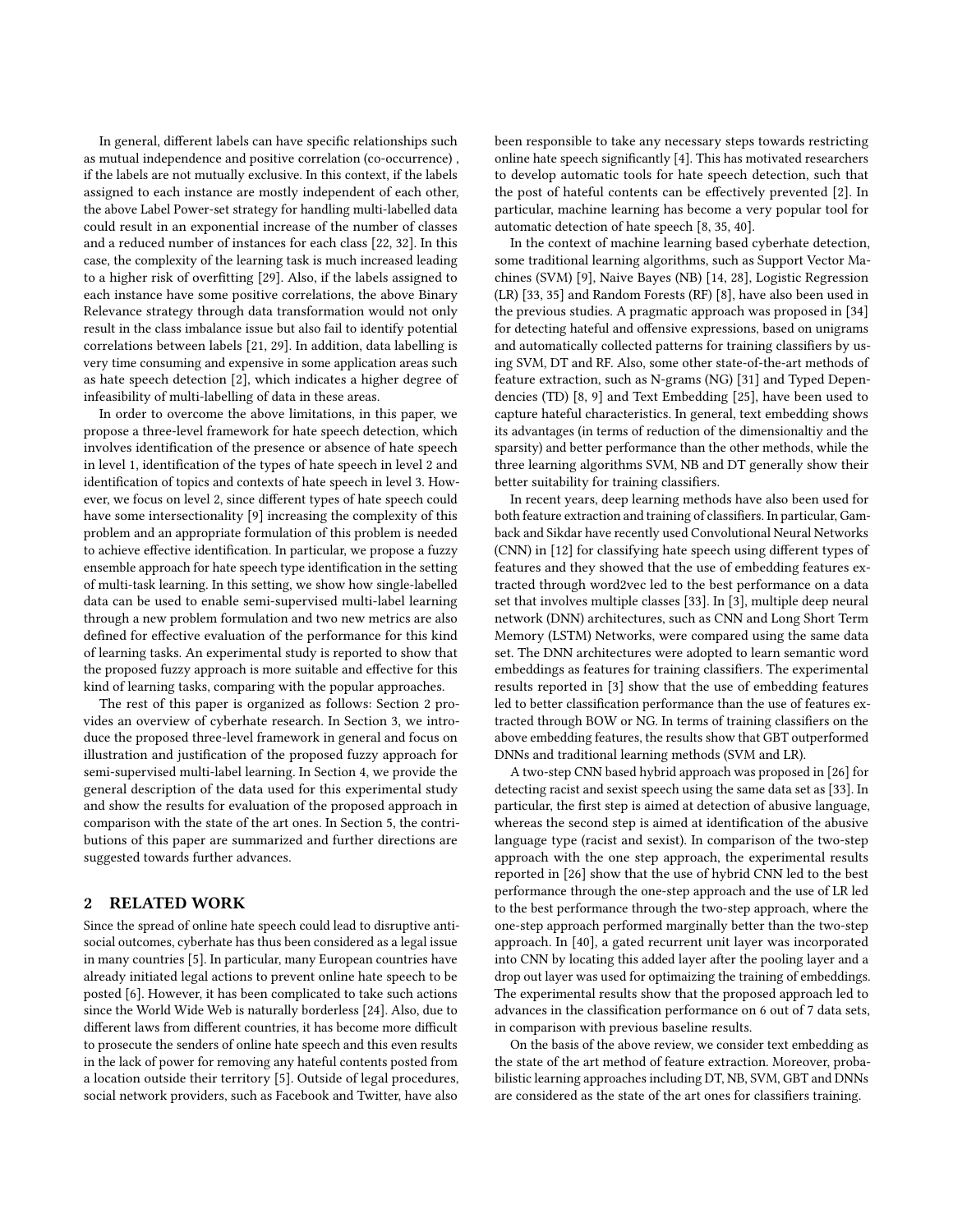# <span id="page-2-0"></span>3 PROPOSED FRAMEWORK OF CYBERHATE **DETECTION**

In this section, we present the proposed three-level framework for cyberhate detection, which involves polarity classification (hate or non-hate) in level 1, multi-task classification for identification of the hate speech types in level 2 and detection of topics and contexts of hate speech in level 3. Then we focus on level 2 for the problem formulation and the illustration of the procedure of the proposed fuzzy ensemble approach in the setting of multi-task learning.

The proposed framework essentially aims at different levels of abstraction for hate speech detection tasks and reduction of the complexity of a single task in a single level. There has been a plenty of works done on general detection of hate speech as a task involved in level 1, as reviewed in Section [2.](#page-1-0) However, to the best of our knowledge, very few works have been focused on identifying the presence or absence of multiple types of hate speech as a task involved in level 2. Different types of hate speech have potential intersectionality [\[9\]](#page-6-8), which indicates that the hate speech type identification task can not be simply formulated as a traditional multi-class classification problem based on the assumption of mutual exclusion of different classes. In other words, multi-label classification would be a more appropriate formulation.

Multi-label classification is typically achieved through training classifiers in the setting of supervised learning. However, mutlilabelling of hate speech data is practically much less feasible, as stressed in Section [1.](#page-0-0) Therefore, we will introduce a new formulation of the problem in Section [3.1](#page-2-1) to enable multi-label classification in the setting of semi-supervised learning and propose a fuzzy ensemble approach for hate speech type identification in the setting of mutli-task learning in Section [3.2.](#page-3-0)

# <span id="page-2-1"></span>3.1 Problem Formulation

In general, a single-labelled data set  $D$  involving  $n$  labels could be produced by taking the positive instances from  $n$  different binary data sets  $D_1, D_2, ..., D_n$ . In this way, each set of positive instances is associated with one of the  $n$  labels and the  $n$  sets of positive instances are merged into a new single-labelled data set D.

In the setting of semi-supervised multi-label learning, the problem is formulated as *n* Positive-Unlabelled (PU) learning sub-problems (Eqs.  $(1)$  and  $(2)$ ), respectively, for identifying *n* labels (types of hate speech), similar to the Binary Relevance based problem transformation. In particular, for each single-labelled instance, it is considered as an unknown case that the instance is relevant or not to the other  $n - 1$  labels, i.e. it is treated as unlabelled regarding other labels.

<span id="page-2-2"></span>
$$
h(\cdot) = \bigwedge_{j=1}^{n} \{h_j(\cdot)\} \tag{1}
$$

$$
h_j(\cdot) = \begin{cases} +1, & \text{if } h_j(\cdot) = l_j; \\ -1, & \text{otherwise.} \end{cases}
$$
 (2)

<span id="page-2-3"></span>In the above context, for each predefined label  $l_j \in LS$ , instances it are assigned this label  $l_j$  are considered to be a set of positive that are assigned this label  $l_i$  are considered to be a set of positive ones, whereas the other instances are considered to be a set of unlabelled ones regarding the label  $l_j$  (i.e. a mixed set of potentially both positive and perstine instances). The above two sets of instances are positive and negative instances). The above two sets of instances are used for an independent binary classification task for each label  $l_i$ 

in the setting of PU learning [\[13,](#page-6-25) [15–](#page-6-26)[17\]](#page-6-27), which has been popularly adopted for semi-supervised single-label classification.

PU learning is a special type of semi-supervised learning, which does not involve labelled negative instances in the training set and can be achieved through three strategies as surveyed in [\[38\]](#page-6-28):

- (1) The first strategy involves a two-step operation by identifying reliable negative instances from the unlabelled set and then adopting supervised learning on the positive instances and the reliable negative instances.
- (2) The second strategy involves weighting the positive and unlabelled instances and then estimating the conditional probability of the positive class given the input vector of an instance.
- (3) The third strategy involves simply treating the unlabelled training instances as highly noisy negative ones, assuming that the majority of the unlabelled instances belong to the negative class.

In the context of hate speech type identification, we take the third strategy since the positive (target) class is typically the minority one. For each binary classifier  $h_i$  trained in the setting of PU learning, the output +1 shown in Eq. [\(2\)](#page-2-3) indicates the case that the target type  $l_j$  of hate speech is detected from an instance  $x_i$ . In contrast, the other output  $-1$  indicates the case that the binary classifier h the other output −1 indicates the case that the binary classifier  $h_i$ fails to detect the target type  $l_i$  of hate speech.

For adopting probabilistic approaches, it is not feasible to achieve the above setting of semi-supervised multi-label learning without transformation of the original single-labelled data. In particular, a single-labelled data set needs to be transformed into n binary data sets in the setting of Binary Relevance, i.e. from each binary data set  $D_j$ , the instances assigned label  $l_j$  are treated to be the positive<br>ones and the other instances are treated as unlabelled ones so a ones and the other instances are treated as unlabelled ones, so a binary classifier  $h_j$  is trained to identify the label  $l_j$ .<br>In contrast, for adopting the proposed fuzzy appro

In contrast, for adopting the proposed fuzzy approach, the above data transformation is not needed, since it is an instance based generative approach of fuzzy rule learning, which aims at considering iteratively whether each instance  $x_i \in l_j$  is covered by an existing<br>rule of the label L or another label  $l_i \neq l_j$ . More details on the fuzzy rule of the label  $l_j$  or another label  $l_g \neq l_j$ . More details on the fuzzy approach are shortly given in Section [3.2.](#page-3-0)

In the classification stage, it is possible that more than one binary classifier gives a positive output (i.e. a label  $l_i \in LS$  rather than its negation  $\neg l_j$ ) for the same instance  $x_i$ , so the instance is finally<br>assigned multiple labels. If the target label *l*, is originally assigned assigned multiple labels. If the target label  $l_t$  is originally assigned<br>to the instance x; as the ground truth and the binary classifier hy to the instance  $\boldsymbol{x_i}$  as the ground truth and the binary classifier  $\boldsymbol{h_t}$ successfully identifies that the instance  $x_i$  belongs to the label  $l_t$ , then it would be judged as successful detection of the target type  $l_t$ . then it would be judged as successful detection of the target type  $l_t$ of hate speech from the instance  $x_i$ , regardless of the correctness<br>of assigning other labels to the instance  $x_i$ . Also, it is possible that of assigning other labels to the instance  $x_i$ . Also, it is possible that none of the binary classifiers provides a positive output, which none of the binary classifiers provides a positive output, which would be simply identified as the case that the binary classifier  $h_t$ fails to detect the presence of the target type  $l_t$  of hate speech and none of the other types of hate speech is detected.

In the new problem formulation shown in Eqs. [\(1\)](#page-2-2) and [\(2\)](#page-2-3), two new metrics are proposed, which are referred to as 'detection rate' (Eq. [\(3\)](#page-3-1)) and 'irrelevance rate' (Eq. [\(4\)](#page-3-2)), respectively. The two terms given for the two metrics are inspired from two possible cases in information retrieval tasks, where the retrieved documents may be the target ones successfully detected or the irrelevant ones incor-rectly identified. In Eq. [\(3\)](#page-3-1),  $|l_j|$  represents the number of instances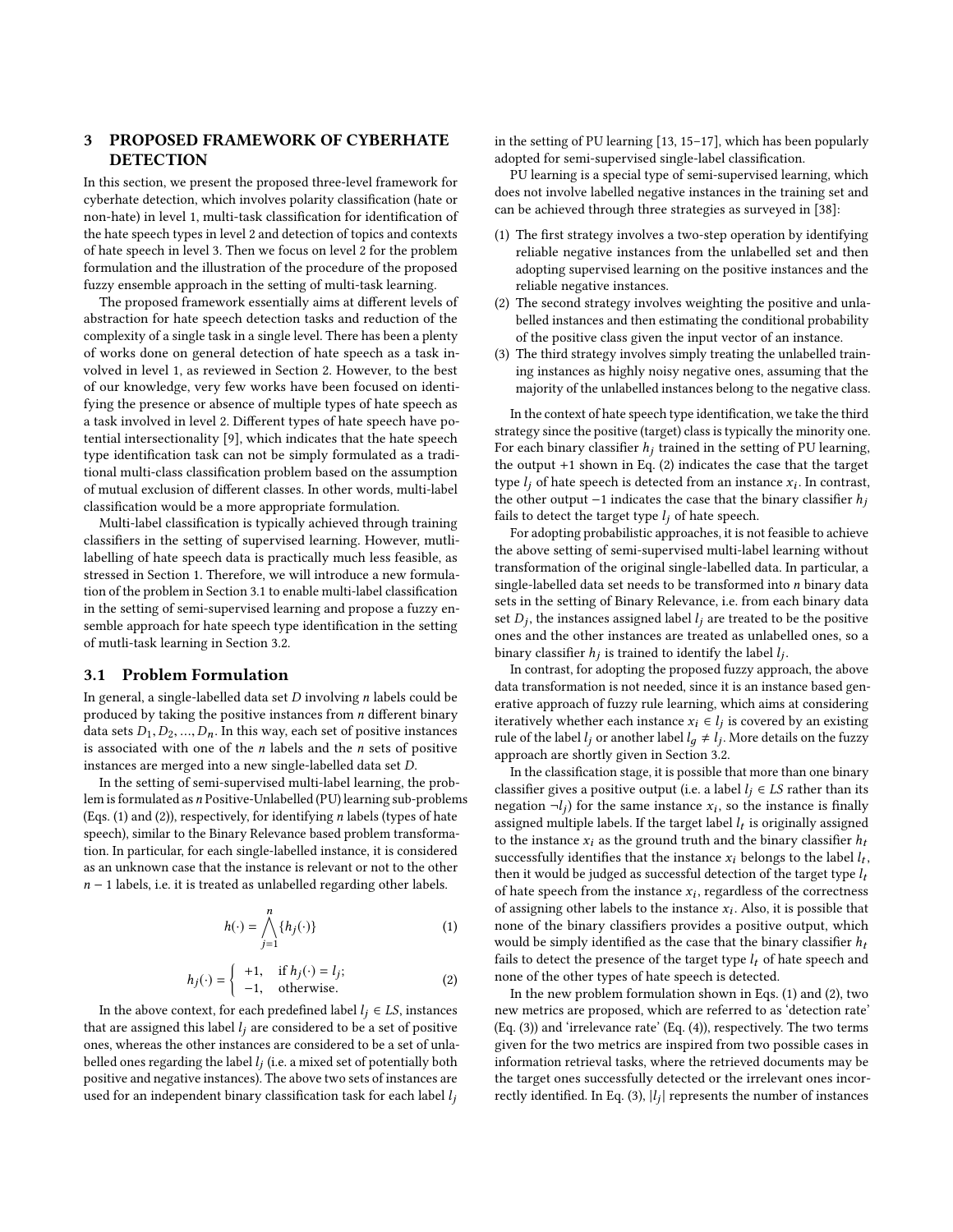that are annotated the label  $l_j$  and  $|l_j \cap \hat{l}_j|$  is the number of instances that are annotated the label  $l_j$  by neonle and are assigned either that are annotated the label  $l_j$  by people and are assigned either<br>a single label  $l_j$  or multiple labels including  $l_j$  by classifiers. In a single label  $l_i$  or multiple labels including  $l_i$  by classifiers. In Eq. [\(4\)](#page-3-2),  $|\hat{l}_j|$  is the number of instances that are assigned the label  $l_j$ <br>by clossifier  $h_j$  and  $|l_j|$  represents the number of instances that  $\left| \left( \frac{1}{2} \right) \right|$  represents the number of instances that<br>by classifier  $h_j$  and  $\left| -l_j \right|$  represents the number of instances that are annotated as  $\neg l_j$  (i.e. the number of negative instances).

<span id="page-3-1"></span>
$$
P = \frac{|l_j \cap \hat{l}_j|}{|l_j|} \tag{3}
$$

<span id="page-3-2"></span>
$$
R = \frac{|\hat{l}_j|}{|\neg l_j|} \tag{4}
$$

In the context of hate speech types identification, non-hate speech instances should be used as negative ones (belonging to  $\neg l_t$ ),<br>since single-labelled hate speech instances (appotated label L) are since single-labelled hate speech instances (annotated label  $l_t$ ) are<br>not provided with ground truth on the absence of each other type not provided with ground truth on the absence of each other type  $l_i \neq l_t$  of hate speech and thus cannot be used as negative instances for evaluating the overall confidence of relevantly assigning an instance  $x_i \in l_t$  a label  $l_j \neq l_t$  in addition to the label  $l_t$ .

#### <span id="page-3-0"></span>3.2 Procedure of Multi-task Learning

The proposed multi-task learning approach is essentially based on the mixed fuzzy rule formation algorithm [\[7\]](#page-6-29) with modifications, and the procedure of this algorithm is illustrated as below:

It involves a sequential and constructive generation of new rules and modification of existing rules in an instance-by-instance manner, i.e. each instance is checked, and a new rule is added into the rule set or some existing rules are modified. For each class label  $l_j$ ,<br>a subset of fuzzy rules is trained in a single task and the rule subset a subset of fuzzy rules is trained in a single task and the rule subset is treated as a binary classifier  $h_j$  trained for identifying the label  $l_j$ .<br>Therefore, the training of the whole set of fuzzy rules for all class Therefore, the training of the whole set of fuzzy rules for all class labels is undertaken in a multi-task learning manner.

<span id="page-3-3"></span>

Figure 1: Trapezoidal Membership Function [\[19\]](#page-6-30)

In the whole procedure, each rule  $r_t$  involves *n* membership<br>octions (for *n* rule antecedents) and two additional parameters w functions (for  $n$  rule antecedents) and two additional parameters  $w$ and  $\lambda$  to be defined, where w represents the number of instances covered by rule  $r_t$  and  $\lambda$  is a so-called anchor that remembers the original instance triggering the generation of this rule  $r_t$ . A membership function generally involves four parameters a h c d membership function generally involves four parameters  $a, b, c, d$ as shown in Fig. [1,](#page-3-3) where the interval  $[b, c]$  represents a core region showing hard boundaries for an element to fully belong to a set and the rest represents a support region  $(a, b)$  or  $(c, d)$  showing soft boundaries for an element to partially belong to a set.

At each of a number of epochs, once each instance  $x_i \in l_j$  is sected one of the following cases needs to be identified. checked, one of the following cases needs to be identified:

- Covered: if an instance  $x_i \in l_j$  is covered by a rule  $r_t$ , then the membership function defined for each rule antecedent needs membership function defined for each rule antecedent needs to be adjusted to let the instance  $x_i$  obtain a membership degree of 1 to the rule  $r_t$  [\[7,](#page-6-29) [11\]](#page-6-31).
- Commit: if the instance  $x_i \in l_j$  is not covered by any rules, a new rule is generated and a membership function is initial. new rule is generated and a membership function is initialized for each rule antecedent [\[7,](#page-6-29) [11\]](#page-6-31).
- Shrink: if an instance  $x_i \in l_j$  is covered by a rule  $r_t$  of label  $l + l$ : then conflict avoidance should be taken using some  $l_g \neq l_j$ , then conflict avoidance should be taken using some<br>shripk hauristics [11] shrink heuristics [\[11\]](#page-6-31).

Following the above procedure, a set of fuzzy rules is trained, which involves  $n$  subsets of rules for the  $n$  labels. The presence or absence of each target type of hate speech can be identified from each new instance through fuzzification, inference and defuzzification. The fuzzification operation is simply to map the value  $v_{ik}$  of each feature  $f_k$  of an instance  $x_i$  to a membership degree  $\mu_{A_{tk}}(v_{ik})$ to a fuzzy set  $A_{tk}$  defined in a rule antecedent for  $f_k$ . The inference<br>operation is adopted to compute the firing strength of each rule  $r_k$ . operation is adopted to compute the firing strength of each rule  $r_t$ by using a T-norm (e.g. the min function shown in Eq. [\(5\)](#page-3-4)) and to derive the overall membership degree of the instance  $x_i$  for each label  $l_j$  (the presence degree of each type of hate speech) by using<br>one of the E-conorms [11], e.g. the may function shown in Eq. (6) one of the T-conorms [\[11\]](#page-6-31), e.g. the max function shown in Eq. [\(6\)](#page-3-5).

<span id="page-3-4"></span>
$$
T(\mu_{A_{t1}}(v_{i1}), \mu_{A_{t2}}(v_{i2}), ..., \mu_{A_{td}}(v_{id})) = \min_{k=1}^{d} {\mu_{A_{tk}}(v_{ik})}
$$
 (5)

<span id="page-3-5"></span>
$$
S(\mu_{r_1}(x_i), \mu_{r_2}(x_i), ..., \mu_{r_q}(x_i)) = \max_{t=1}^q \{\mu_{r_t}(x_i)\}
$$
 (6)  
It is proposed to use multiple fuzzy norms (dual pairs of T-norms

and T-conorms) for training multiple classifiers. Fuzzification and inference are operated independently using each single classifier. However, the defuzziciation operation is modified to suit identifying the presence or absence of each hate speech type from a new instance  $x_i$  according to a threshold (normally 0.5) of the overall membership degree for each label  $l_j$ , i.e. Eq. [\(7\)](#page-3-6) shows that defuzzifica-<br>tion is operated by fusing the m fuzzy closeifiers through taking the tion is operated by fusing the  $m$  fuzzy classifiers through taking the  $\,$ maximum of the membership degrees  $\{\mu_{l}^{h_1}\}$  $\frac{h_1}{l_j}(x_i), \mu_{l_j}^{h_2}$  $\mu_1^{n_2}(x_i), ..., \mu_{l_j}^{n_m}$  $\frac{h_m}{l_j}(x_i)$ }<br>*l*, computed through classifiers  $\{h_1, h_2, ..., h_m\}$  for each label  $l_j$ .

<span id="page-3-6"></span>
$$
\mu_{l_j}^{Ensemble}(x_i) = \max_{f=1}^{m} \{ \mu_{l_j}^{h_f}(x_i) \}
$$
\n(7)

<span id="page-3-7"></span>
$$
\mu_{l_j}^{Ensemble}(x_i) = \frac{1}{m} \sum_{f=1}^{m} \{\mu_{l_j}^{h_f}(x_i)\}
$$
(8)

 $\int_{f=1}^{f=1}$  The maximum fusion rule (Eq. [\(7\)](#page-3-6)) is adopted instead of others such as the mean rule (Eq. [\(8\)](#page-3-7)), in order to minimize the risk of missing a target type of hate speech to be detected from a tweet, while the type of hate speech is actually present. In other words, if one classifier in a fuzzy ensemble identifies that the membership degree for the target label (hate speech type) is high enough, the fusion of multiple classifiers in the ensemble would make sure the fused membership degree for the target label is high enough. In particular, if the fused membership degree  $\mu_{l_j}^{Ensemble}(x_i)$  of instance  $x_i$  for a label  $l_j$  is greater than the predefined threshold, it would be judged as the case that the target type  $l_i$  of hate speech is detected successfully from the instance  $x_i$ .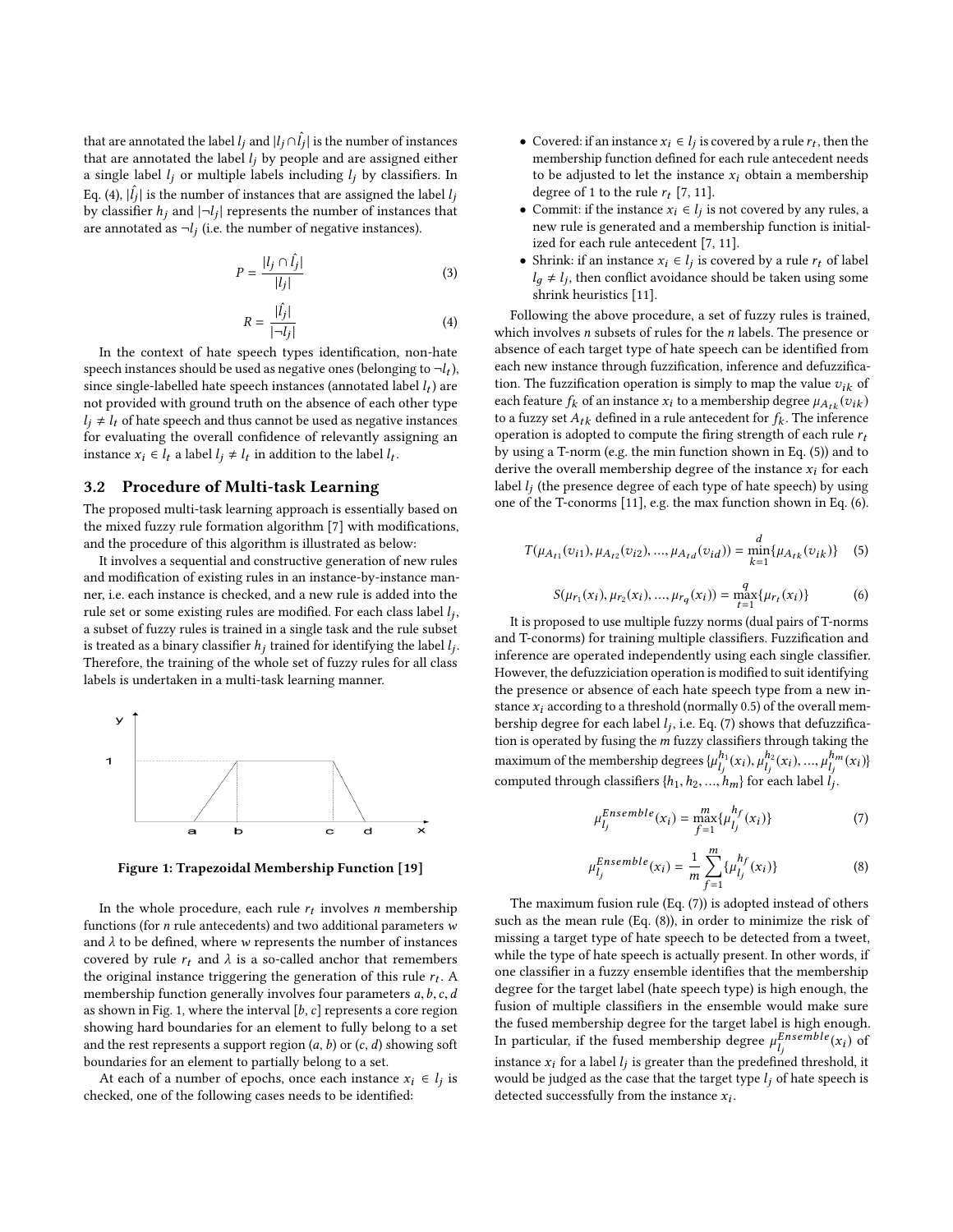# <span id="page-4-0"></span>4 EXPERIMENTAL STUDY

In this section, we report an experimental study on identification of hate speech types using four data sets collected for four target types of hate speech, namely: religion, race, disability and sexual orientation. The proposed fuzzy ensemble approach is evaluated by comparing with the state of the art probabilistic approaches such as SVM and DNNs, alongside the use of embedding features. The details on the data sets are described in Section [4.1](#page-4-1) and the experimental setup and results are presented in Section [4.2.](#page-4-2)

#### <span id="page-4-1"></span>4.1 Data

The data sets were collected from Twitter for a period immediately following selected 'trigger' events, which were: for religion, the attack on Lee Rigby in Woolwich, London on 22 May 2013 by Islamist Extremists; for race, the presidential re-election of Barack Obama starting November 6th 2012; for disability, the opening ceremony of the Paralympic games in London, UK on 29th August 2012; and for sexual orientation, the public announcement by Jason Collins on 30th April 2013 - the first active athlete in an American professional sports team to come out as gay. Each event produced datasets between 300,000 and 1.2 million, from which we randomly sampled 2,000 to be human coded. Coders were provided with each tweet and the question: 'is this text offensive or antagonistic in terms of religion/race/sexual orientation/disability?' They were presented with a ternary set of classes - yes, no, undecided.

The results of the annotation exercise produced four 'gold standard' data sets as follows: Religion - 1,901 tweets, with 222 instances of offensive or antagonistic content (11.68% of the annotated sample); Race - 1,876 tweets, with 70 instances of offensive or antagonistic content (3.73% of the annotated sample); Disability - 1,914 tweets, with 51 instances of offensive or antagonistic content (2.66% of the annotated sample); and Sexual Orientation - 1,803 tweets, with 183 instances of offensive or antagonistic content (10.15% of the annotated sample). More details on the data collection and annotation have been presented in [\[8,](#page-6-13) [9,](#page-6-8) [18\]](#page-6-32).

#### <span id="page-4-2"></span>4.2 Experimental Setup and Results

The experiments were conducted by taking the four types of hate speech instances, respectively, from the four single-labelled data sets, to form a training set for evaluating the detection rate of the presence of each hate speech type, through 10-fold cross validation. All the non-hate speech instances were taken from the four data sets to form a holdout test set for evaluating the irrelevance rate on each hate speech type, using the classifiers built on the training set.

For non-DNN based learning methods, all the tweets were preprocessed by converting the words to their lower case, and removing stop words, numbers, punctuation and words that contain less than 3 characters. The pre-processed tweets were then sent for embedding training. Furthermore, embedding features were prepared through adopting distributed bag of words (DBOW). In particular, the learning rate was set to 0.025 with the context window size of 2. Following the embedding learning with the batch size of 10000 for 45 epochs, all the words (appearing at least twice in the corpus) were used for embedding learning to transform each tweet into a document vector with 100 dimensions.

The embedding features were then sent to the learning algorithms for classifiers training. In particular, DT classifiers were trained by using the C4.5 algorithm [\[27\]](#page-6-33) without pruning. SVM classifiers were trained with using the linear kernel [\[10\]](#page-6-34). For GBT training, all the attributes were used and attribute selection for each node of a tree was done by using the same set of attributes. In the setting of the proposed fuzzy ensemble approach, we selected Min/Max norm [\[37\]](#page-6-35), Product norm [\[11\]](#page-6-31), Lukasiewicz norm [\[23\]](#page-6-36) and Yager norm [\[36\]](#page-6-37), respectively, alongside the border based shrink heuristic as the parameters, for training fuzzy classifiers. The trained fuzzy classifiers were then fused through the maximum rule (Eq. [\(7\)](#page-3-6)). For defuzzification, a membership degree  $\mu_j(x_i) > 0.5$  is used for identifying the presence of a type of hate speech identifying the presence of a type of hate speech.

For DNN methods, embedding features were prepared according to the settings of CNN and LSTM reported in [\[12\]](#page-6-22) and [\[3\]](#page-6-23), respectively. Based on the prepared embedding features, the classifiers were trained through 2 fully connected layers with 100 units in each layer. The rectified linear unit (ReLU) activation function and the mean squared error (MSE) loss function were used with the learning rate of 0.01, and Stochastic Gradient Descent was used for optimizing the parameters over 20 epochs with the batch size of 10.

The results (rounded to 2 decimal places) on detection rate and irrelevance rate are shown in Tables [1](#page-4-3) and [2,](#page-4-4) respectively. In particular, Table [1](#page-4-3) shows that the proposed fuzzy ensemble approach performs the best in terms of the overall detection rate and the rate on the detection of the religion hate speech, whereas it performs the same as or marginally worse than SVM on the detection of the other types of hate speech.

<span id="page-4-3"></span>Table 1: Detection rate on four types of hate speech

| Learning Method | Overall | Religion | Race | Disability | Sexual Orientation |
|-----------------|---------|----------|------|------------|--------------------|
| DT              | 0.84    | 0.86     | 0.70 | 0.75       | 0.90               |
| NB              | 0.63    | 0.57     | 0.43 | 0.73       | 0.75               |
| <b>SVM</b>      | 0.92    | 0.92     | 0.84 | 0.86       | 0.97               |
| <b>GBT</b>      | 0.90    | 0.93     | 0.80 | 0.82       | 0.92               |
| <b>CNN</b>      | 0.35    | 0.00     | 0.00 | 0.00       | 1.00               |
| <b>LSTM</b>     | 0.33    | 0.00     | 0.00 | 0.00       | 0.95               |
| Fuzzy           | 0.93    | 0.96     | 0.81 | 0.86       | 0.95               |
|                 |         |          |      |            |                    |

<span id="page-4-4"></span>Table 2: Irrelevance rate on four types of hate speech

| Learning Method | Overall | Religion | Race | Disability | Sexual Orientation |
|-----------------|---------|----------|------|------------|--------------------|
| DТ              | 0.57    | 0.76     | 0.58 | 0.19       | 0.21               |
| <b>NB</b>       | 0.00    | 0.00     | 0.00 | 0.00       | 0.00               |
| <b>SVM</b>      | 0.37    | 0.25     | 0.29 | 0.20       | 0.53               |
| <b>GBT</b>      | 0.54    | 0.13     | 0.77 | 0.12       | 0.26               |
| <b>CNN</b>      | 1.00    | 0.00     | 0.00 | 0.00       | 1.00               |
| <b>LSTM</b>     | 1.00    | 0.00     | 0.00 | 0.00       | 1.00               |
| Fuzzy           | 0.13    | 0.15     | 0.00 | 0.00       | 0.02               |

On the other hand, Table [2](#page-4-4) shows that the proposed fuzzy ensemble approach outperforms all the other probabilistic approaches, except for NB, in terms of the overall irrelevance rate. In particular, the fuzzy approach performs with an extremely low irrelevance rate on identification of the presence of the race, disability and sexual hate speech (note: 2 non-hate speech instances identified irrelevantly as the race type and 1 identified irrelevantly as the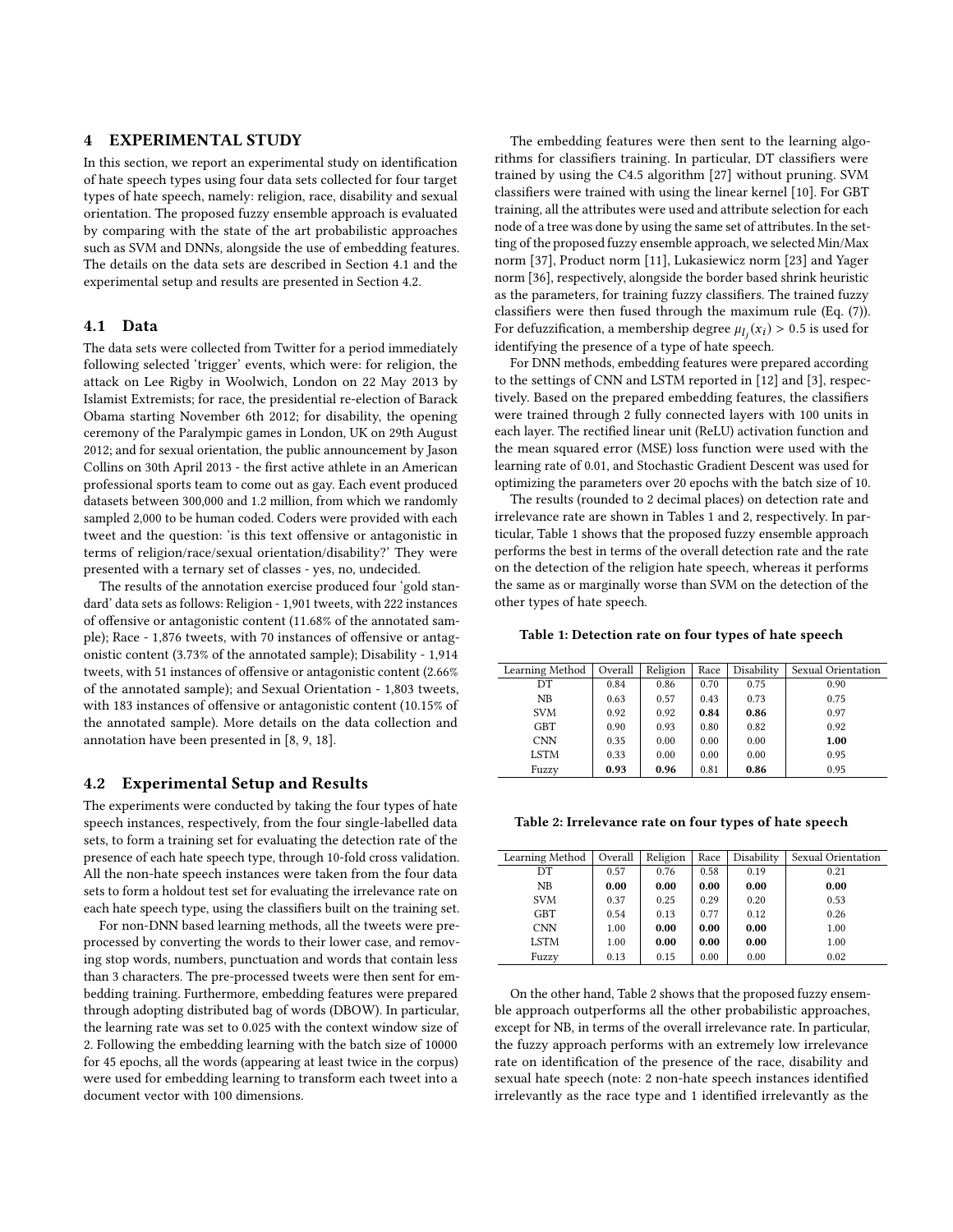disability type leading to the rounded irrelevance rate of 0 for both hate speech types) and a fairly low irrelevance rate on identification of religion hate speech (although the rate is considerably higher than the ones on the other types of hate speech).

Although the fuzzy ensemble approach shows a considerably higher overall irrelevance rate than NB, the detection rate obtained using the fuzzy approach is much better than the one obtained using NB. In general, a low detection rate alongside a low irrelevance rate would indicate that the classifier has a strong tendency of not outputting the target class label. In this situation, the irrelevance rate can be extremely low (even equal to 0), since the classifier rarely or even never outputs the target class label.

# <span id="page-5-1"></span>Table 3: Correlation analysis between different types of hate speech

| Label              | Religion | Race     | Disability | Sexual orientation |
|--------------------|----------|----------|------------|--------------------|
| Religion           |          | $-0.221$ | $-0.168$   | $-0.524$           |
| Race               | $-0.221$ |          | $-0.165$   | $-0.221$           |
| Disability         | $-0.168$ | $-0.165$ |            | $-0.237$           |
| Sexual Orientation | $-0.524$ | $-0.221$ | $-0.237$   |                    |

On the basis of the above discussions, the overall performance of the proposed fuzzy ensemble approach is better than the ones of the other probabilistic approaches. In addition, the fuzzy approach can also be used for effectively identifying the label correlations, where the probabilistic approaches fall short [\[30,](#page-6-38) [39\]](#page-6-3). The results on correlation analysis between different labels are shown in Table [3,](#page-5-1) which indicates the correlation coefficient for each pair of class labels in terms of the membership degrees.

In general, there are three extreme cases, namely, 'mutually exclusive' (the most strongly negative correlation), 'independent' and 'identical' (the most strongly positive correlation), when the correlation coefficients are -1, 0 and +1, respectively. The results shown in Table [3](#page-5-1) indicate that the four types of hate speech generally involve very weakly negative correlations. The results on correlation analysis between different types of hate speech show supporting evidence that it is much more necessary to formulate the problem as multi-label classification instead of single-label one. In order to show the correlation analysis in more depth, we conduct an extended study on topic detection using the Latent Dirichlet Allocation (LDA) algorithm. The results are shown in Table [4.](#page-5-2)

In general, the results show high diversity of hate speech instances, i.e. diverse topics involved in hate speech instances. Some common topics can be found from different hate speech data sets. For example, both religion and race hate speech data involve the topics on black and white people. Also, the topics on christian can be found from both religion and sexual orientation hate speech data. In addition, sports related topics are involved in both disability and sexual orientation hate speech data.

The results on topic detection generally indicate that hate speech instances are highly diverse, leading to a high likelihood that a single tweet could be related to more than one type of hate speech, although the class labels may not have strongly positive correlations. In this case, the proposed fuzzy approach is even more suitable for dealing with the diversity, since it is essentially an instance based approach of fuzzy rule learning. In other words, the

#### <span id="page-5-2"></span>Table 4: Topics detected from hate speech instances in four data sets using LDA

| Dataset            | Topic ID       | Word Cluster                                |
|--------------------|----------------|---------------------------------------------|
|                    | $\theta$       | nigger, paki, black, guy, incident          |
|                    | 1              | black, people, shot, killed, white          |
|                    | $\overline{c}$ | black, edl, nigga, home, send               |
|                    | 3              | niggers, nigga, shame, kill, fuck           |
| Religion           | $\overline{4}$ | black, niggas, paki, nigger, islam          |
|                    | $\theta$       | nigga, niggas, america, shit, won           |
|                    | 1              | black, voted, people, tweets, cuz           |
|                    | $\overline{c}$ | white, black, romney, won, gotta            |
|                    | 3              | niggas, yall, president, hate, nigga        |
| Race               | $\overline{4}$ | nigga, real, mitt, house, white             |
|                    | $\theta$       | irony, leg, called, lickmynippless, mybad   |
|                    | 1              | dont, swimmer, ill, understand, drunk       |
|                    | $\overline{c}$ | han, labradors, cancelled, highjumps, blind |
|                    | 3              | moving, arsed, wish, falling, women         |
| Disability         | $\overline{4}$ | wheelchair, team, day, events, frankieboyle |
|                    | $\theta$       | gay, chris, broussard, http, dick           |
|                    | 1              | gay, hes, nba, call, ball                   |
|                    | $\overline{2}$ | gay, aint, niggas, pretty, espn             |
|                    | 3              | nba, faggot, hes, gay, coming               |
| Sexual Orientation | 4              | media, tebow, tim, christian, yourself      |

generation of each fuzzy rule is triggered by an instance without direct discrimination between different classes.

#### <span id="page-5-0"></span>5 CONCLUSIONS

In this paper, we have proposed a theoretical framework that involves fuzzy mutli-task learning for hate speech types detection. In particular, a novel formulation of the problem has been introduced in the setting of semi-supervised multi-label learning from singlelabelled data. An experimental study has been reported to evaluate the performance of the proposed fuzzy ensemble approach using the two new metrics referred to as 'detection rate' and 'irrelevance rate', respectively. The experimental results show that the proposed fuzzy approach outperforms the state of the art probabilistic approaches such as SVM and DNNs on embedding features. Also, the proposed fuzzy approach provides an intensity score for the presence of each type of hate speech from a tweet and enables the analysis of correlation between different labels, while the probabilistic approaches fall short in this aspect.

In the future, we will collect more diverse types of hate speech instances to increase the number of labels, and investigate the impacts of the increased number of labels on the detection performance of each type of hate speech as well as the intersactionality between different types. Also, an extension of the currently proposed fuzzy approach to involve multiple iterations of semi-supervised multi-labelling would be another interesting further direction in the setting of self-labelling based semi-supervised learning [\[20\]](#page-6-39), i.e. the original single-labelled data becomes multi-labelled for further training after the first iteration of training.

# ACKNOWLEDGMENTS

This paper is supported partially by Economic and Social Research Council (Grant Number: ES/P010695/1) and partially by the RAND Corporation (Award Number: 2016-MU-MU-0009).